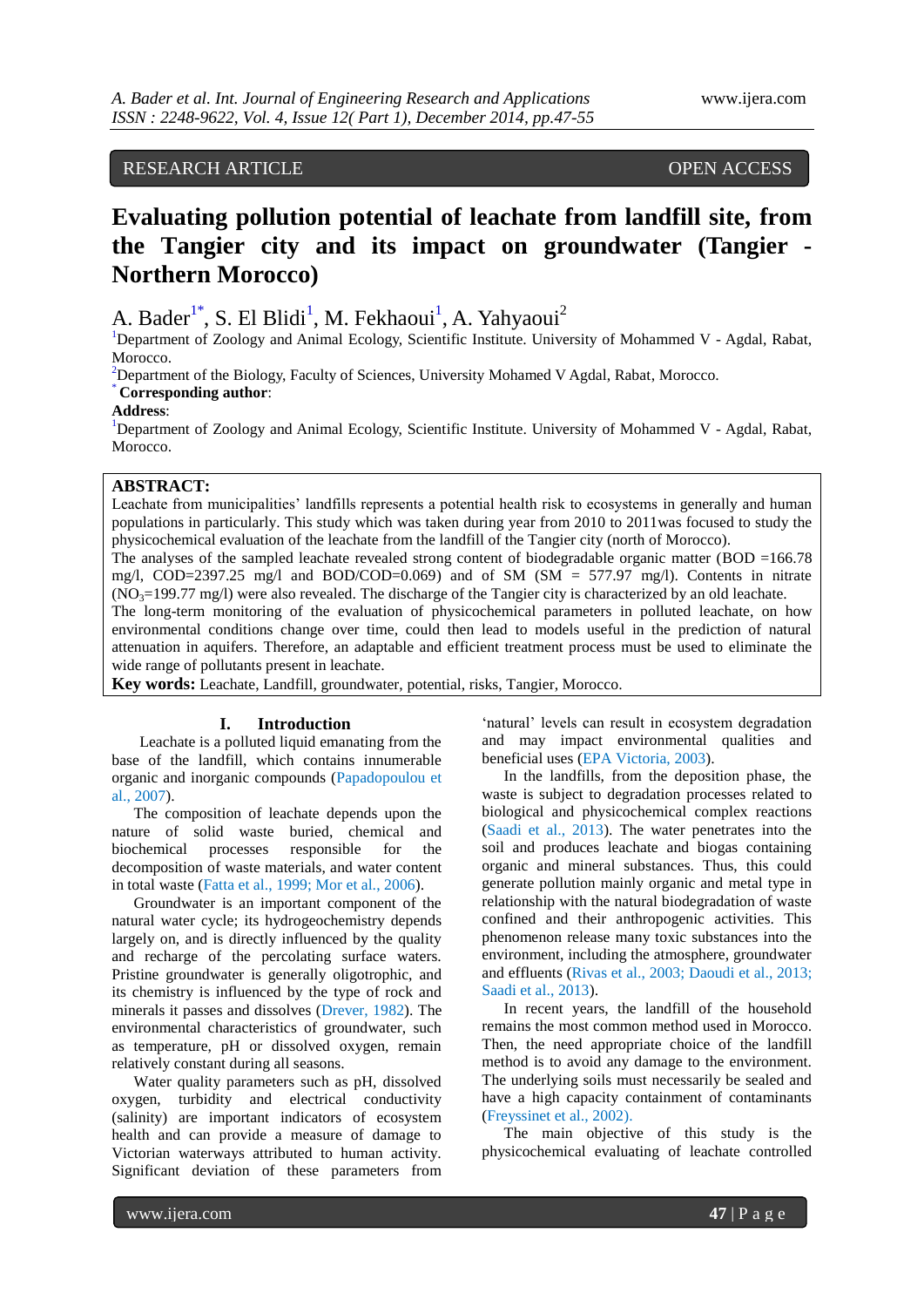discharge in the Tangier city, and to assess its impact on groundwater.

#### **II. Materials and methods Study Site**

The landfill of Tangier city is located in southeast of this city at 5 Km from the center of the city on the road (RN2) into Tetouan. It is put into operation in the early 1970 on land belonging to the private domain of the State. The legal nature of the land encouraged its extension to the top of the hill "Biar Tahra" and to reduce its visibility from the RN2, the discharge was gradually pushed towards the northern slopes of the hill.

The site receives daily about 300.00 tons per years of household waste, having a high fermentable element (web1). The leachate from the biodegradation of the waste is accumulated at three storage bays for their evaporation and aeration treatment. In addition, so as to develop this study, 2 sites were chosen and defined as below (**Fig. 1**).



**Figure 1**: Site of sample collection (Tangier - Morocco)

### **III. Sampling**

The leachate samples were collected in 2 sites according to the AFNOR methods. The mean volume of each sample is 1 liter. The leachate samples were filled into polyethylene bottles.

#### **Analysis methods**

The samples were taken during 4 periods (2 campaigns per year during 2010-2011). Thus, for physicochemical parameters, 18 parameters were analyzed especially: T°C, pH, suspended matter (SM), total organic carbon (TOC), chemical oxygen demand (COD), biological oxygen demand (BOD), fluorides (F), chlorides (Cl), nitrites  $(NO<sub>2</sub>)$ , nitrates  $(NO<sub>3</sub>), \quad \text{sulfates} \quad (SO<sub>4</sub><sup>2</sup>), \quad \text{phosphates} \quad (PO<sub>3</sub><sup>3</sup>),$ ammonium  $(NH^{\dagger}_{4})$ , potassium  $(K^{\dagger})$ , magnesium  $(Mg<sup>2+</sup>)$ , calcium  $(Ca<sup>2+</sup>)$ , sodium  $(Na<sup>+</sup>)$  and phosphor (P).

Cations and major anions (Na<sup>+</sup>, NH<sub>4</sub><sup>+</sup>, K<sup>+</sup>, Mg<sup>2+</sup>,  $Ca^{2}$  +, Cl, NO<sub>3</sub>, NO<sub>2</sub>, PO<sub>4</sub><sup>3</sup> and SO<sub>4</sub><sup>2</sup>) were determined by ion chromatography after diluted and filtered on a membrane of porosity 0.2 µm cellulose nitrate. Some of the samples that were below the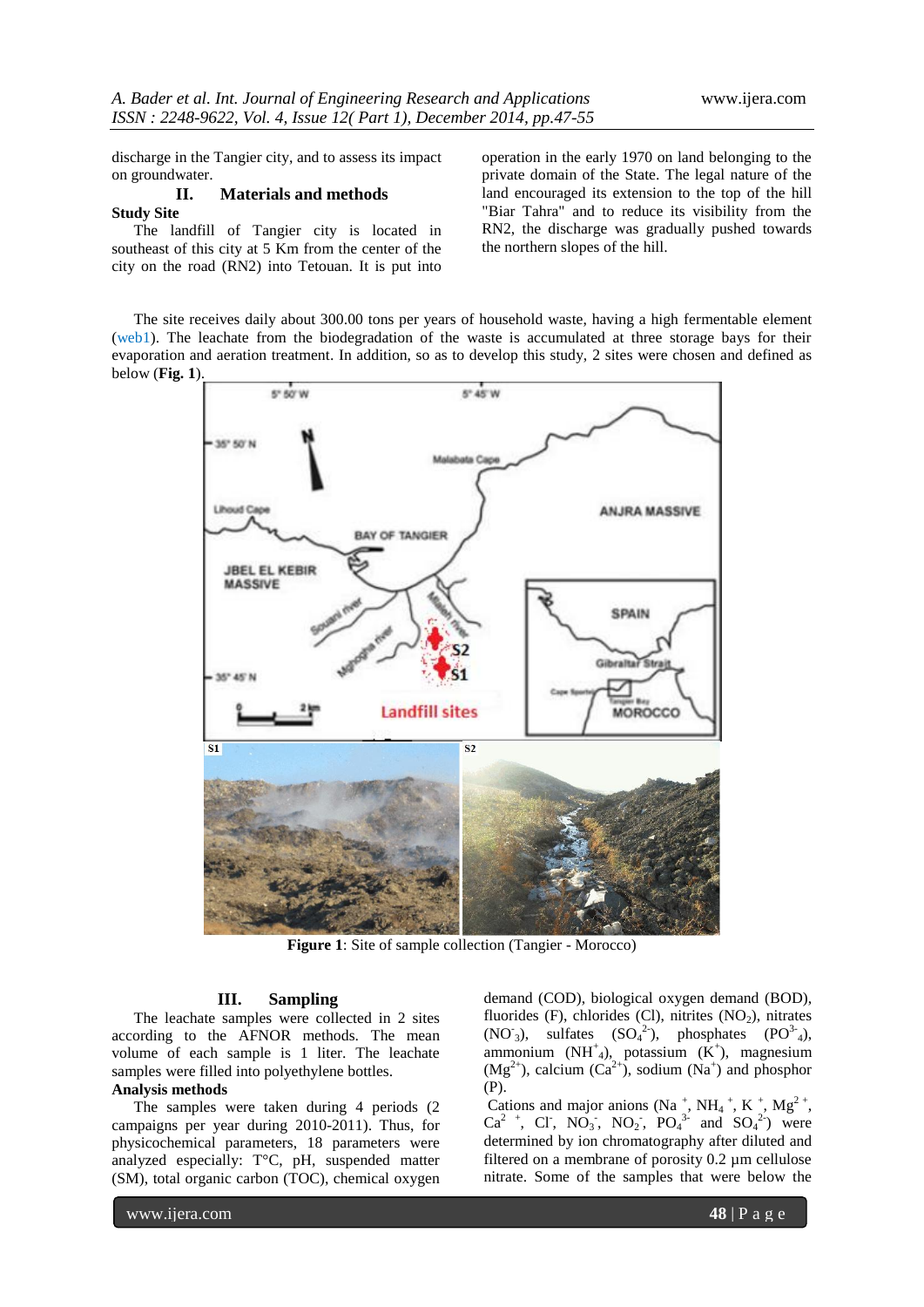detection limits for nitrate and  $NH<sup>+</sup><sub>4</sub>$  (0.5 mg/L) of the freshwater laboratory of the CNRST was analyzed by the author in the marine laboratory of the CNRST in Stellenbosch, where the detection limit for  $NO_3$  and CNRST was 0.01 mg/L. The biochemical oxygen demand (BOD<sub>5</sub>) was measured by using a BOD meter. COD was determined by NFT90 10 AFNOR methods.

The water samples for the analyses of dissolved organic carbon (TOC) were first filtered through a 0.45µm microporous membrane filter prior to

analysis. The analysis was performed by an autoanalyser using the persulphate – ultraviolet oxidation method for total organic carbon. **Results**

#### **Spatiotemporal evaluation of physicochemical parameters**

To study the spatial and temporal evaluation of physicochemical parameters, we analyzed, initially, the evaluation of the value of each parameter. The results are presented in figure 2, 3, 4, 5, 6 and 7.



**Figure 2:** Spatial and temporal evaluation of the physicochemical parameters (T°C, pH, SM, TOC) of the Tangier's Leachate



**Figure 3:** Spatial and temporal evaluation of the physicochemical parameters (COD, BOD) of the Tangier's Leachate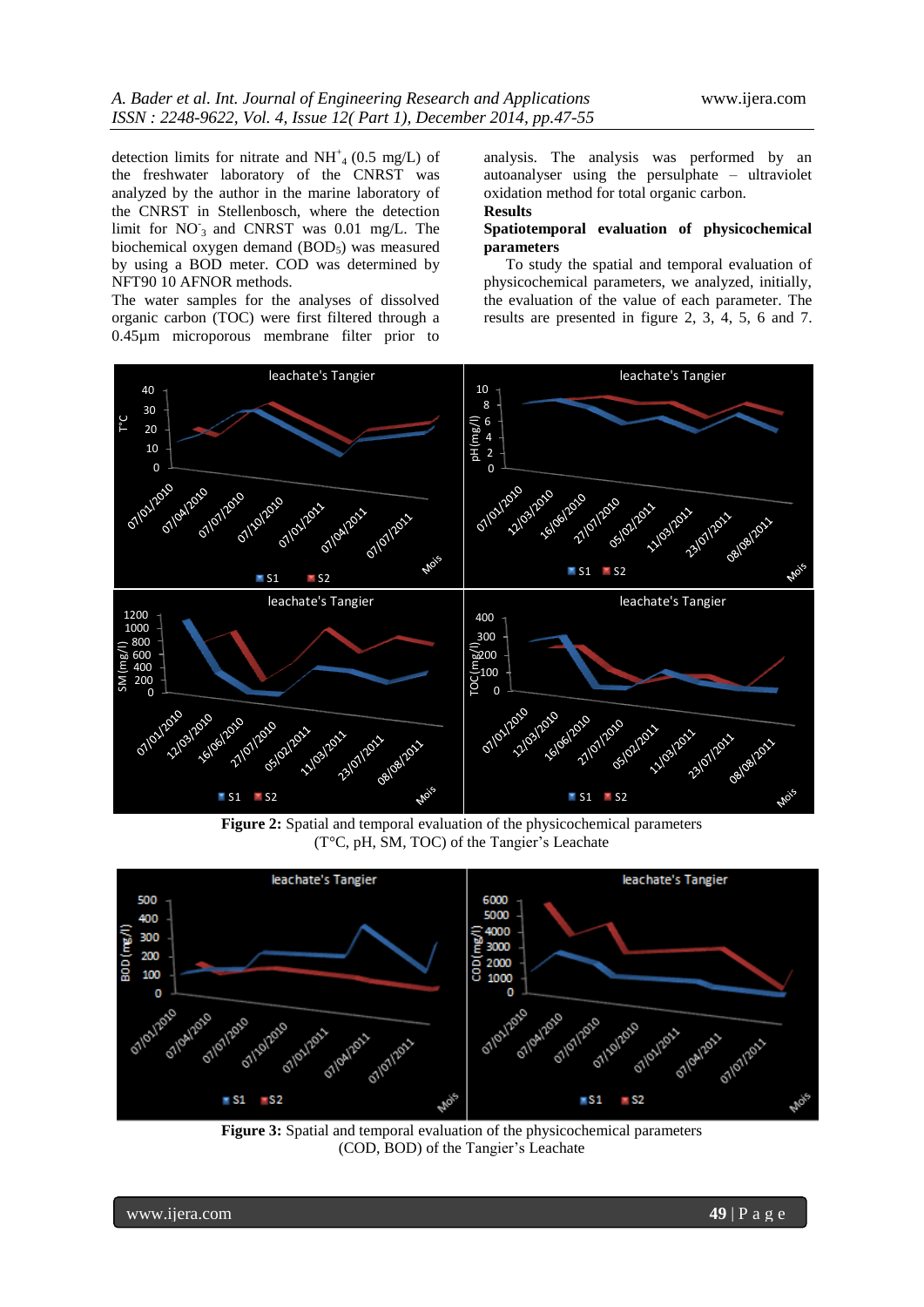



**Figure 4:** Spatial and temporal evaluation of the physicochemical parameters (F, Cl) of the Tangier's Leachate



**Figure 5:** Spatial and temporal evaluation of the physicochemical parameters  $(NO<sub>3</sub>, NO<sub>2</sub>, SO<sup>2</sup><sub>4</sub>, PO<sup>3</sup><sub>4</sub>)$  of the Tangier's Leachate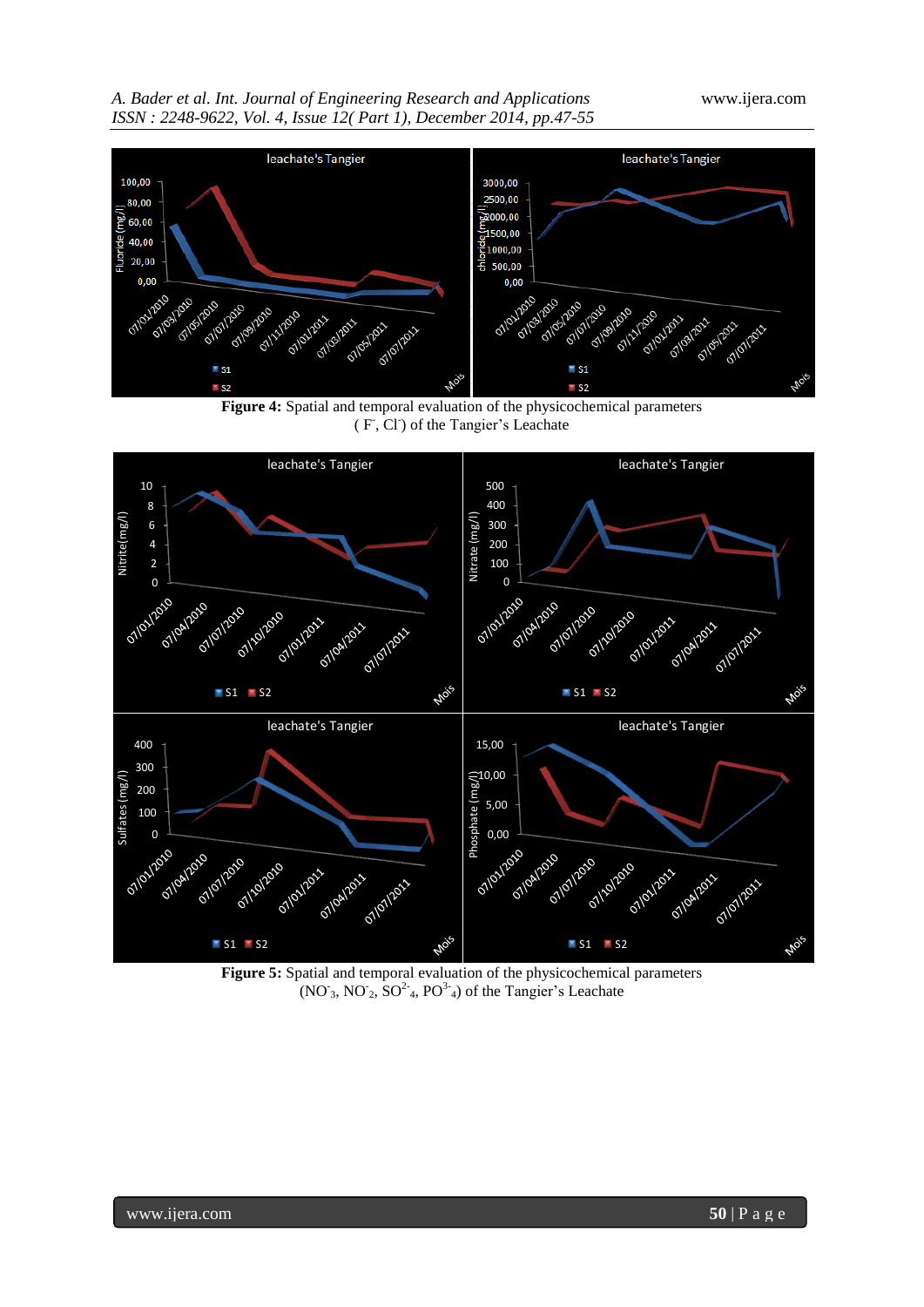



**Figure 6:** Spatial and temporal evaluation of the physicochemical parameters  $(NH^{\dagger}_{4}$ ,  $K^{\dagger}$ ,  $Mg^{2+}$ ,  $Ca^{2+}$ ) of the Tangier's Leachate



**Figure 7:** Spatial and temporal evaluation of the physicochemical parameters  $(Na^+, P)$  of the Tangier's Leachate

The water **T°C** varies from 12 to 31°C during the winter to summer season. Indeed, it varies between 12°C found in Station 1 (07/01/2010) and 31°C noted in Station 2 (08/08/2011). The **pH** is relatively stable and alkaline for all stations. The mean concentration (pH=7.78) was detected relatively high in our study. The mean values of this parameter remain relatively high in the Tangier's leachate. Thus, the pH values are similar for the different samples. The pH values were relatively normal (6.2 recorded in S1 and 8.9 detected in S2) and do not constitute any threat to the ecosystems.

**SM** represents all the mineral and organic particles contained in water. The values of the SM were ranged from 67 mg/l in the S1 (16/06/2010) to 1001 mg/l in the S2 (05/02/2011). The mean concentration SM (577.97 mg/l) was detected in all stations. This can be explained by the result of a brutal hydrological event. The high values for **TOC** during both seasons are mainly due to decomposed and undecomposed product of organic wastes.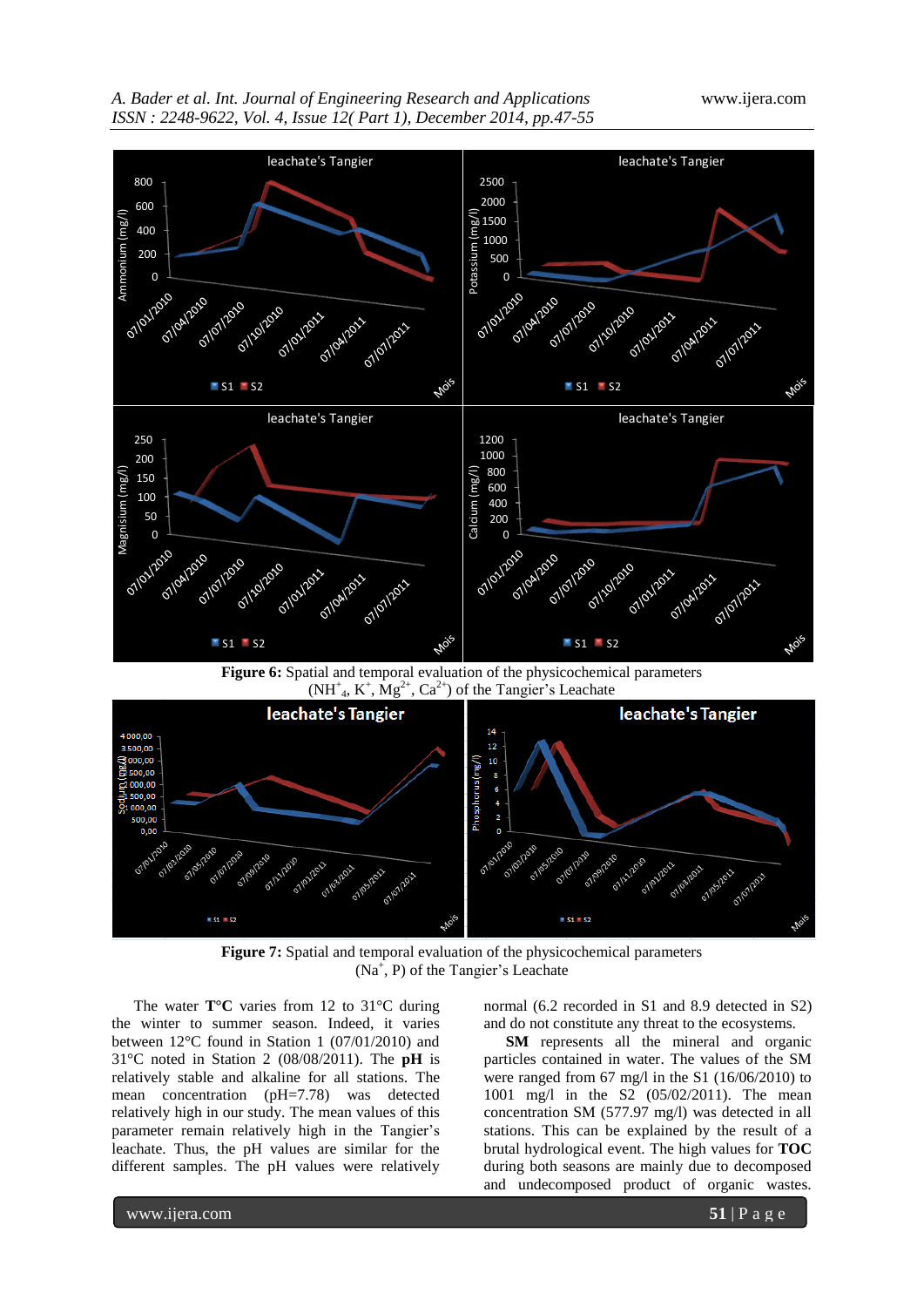Indeed, the TOC contents are important and vary from 42 mg/l was recorded in S1  $(16/06/2010)$  to 235 mg/l was noted in S2 (08/08/2011), which militates in favor of redox conditions, favorable to the accumulation and preservation of organic matter.

The high values for **BOD** and **COD** are indicative of high organic matter in the wastes. The determination of BOD, and COD gave us information about the water quality of industrial and urban wastes in different effluents. Indeed, the high COD values (5321 mg/l), were detected in winter (07/01/2010), do not necessarily imply a pollution problem since the primary production of the forests at this site greatly contribute to the organic matter content. The mean concentration of COD was 2397.25 mg/l. This value does not explain that enrichment of the organic matter. The **BOD** expresses the quantity of oxygen required for biodegradation of organic matter from water. General, all wastewater is heavily loaded with organic matter. **BOD** values are moderate with an elevated level (423.65 mg/l) in station 1 at winter (11/03/2011) and corresponding low values (55 mg/l) in station 2 at winter (12/03/2010). The mean annual values were 166.78 mg  $O_2/l$ . This can be explained by behaves like streams that are converted to house the outlet wastewater rich in organic matter and nutrients. **BOD/COD** ratio is 0.069 recorded in our study. This report is decreasing during periods and stations.

The values of the **F** were ranged from 0.12 mg/l recorded in the S1 at 27/07/2010 to 88.11 mg/l detected in the S2 at 12/03/2010. The mean concentration SM (18.04 mg/l) was detected in all periods. The high level of Cl are recorded during the summer, the average is 2358.92 mg/l

The **NO**<sub>2</sub> concentration was varied from 0.94 to 9.24 mg/l. The minimum **NO<sup>2</sup>** values were recorded during the summer season (08/08/2010) in station 1 and the maximum values were recorded during winter season (12/03/2010) at the station 1. The recorded highest **NO<sup>3</sup>** value during winter season could be mainly due to the organic materials received from the Tangier harbor. The increased **NO<sup>3</sup>** level was due to fresh water inflow and terrestrial run-off during the winter season. Another possible way of **NO<sup>3</sup>** entry is through oxidation of  $ammonium$   $(NH<sub>4</sub><sup>+</sup>)$  from nitrogen to nitrite formation. The  $NO<sub>3</sub>$  constitute the final stage of the oxidation of nitrogen. Their presence in water certifies that, if the source of pollution is organic, the assimilative is active. The mean concentration NO3 was noted 199.77 mg/l in all station.

Higher concentrations of the  $SO<sub>2</sub>$  (265.91 mg/l) were obtained in station 1 at summer (27/07/2010). However, lower concentrations of this parameter (14.98 mg/l) were noted in station 2 at winter (07/01/2010). The higher **PO<sup>4</sup>** concentrations (14.65 mg/l) at winter (12/03/2010) were found in station 1 from the leachate of Tangier. But the lower values (0.45 mg/l) at summer (16/06/2010) were noted in station 2. In station 2 at summer,  $NH<sub>4</sub>$  level was varied from 99 mg/l (08/08/2011) to 782.61 mg/l (27/07/2010).

Higher  $K^+$ ,  $Mg^{2+}$ ,  $Ca^{2+}$  and **P** concentrations (2063.62 mg/l, 223.91 mg/l, 1041.35 mg/l and 12.69 mg/l) were obtained in the station 1 at summer, and lower  $K^+$ ,  $Mg^{2+}$ ,  $Ca^{2+}$  and P values (11.62 mg/l, 15.72 mg/l, 0.17 mg/l and 0.0020 mg/l) were detected in station 1 at winter. Leachate generated by the landfill is rich in **Na<sup>+</sup>** , with a mean levels of 1916.74 mg/l with maximum concentrations (3865.94 mg/l) are recorded during at season summer.

#### **IV. Discussion**

Landfill leachate from of the Tangier city contains many minerals often highly toxic contaminants. Their composition is specific to each discharge, and it varies depending on the type of waste, the age of the landfill and the weather. Leachate comes from the waste water, the meteoric precipitation and the groundwater water (Matejka, 1994).

The **pH**, **TOC**, **COD**, **CI**, **NO**<sub>3</sub>, **SO**<sup>2</sup><sub>4</sub>, **NH**<sup>+</sup><sub>4</sub>,  $K^+$ ,  $Mg^{2+}$ ,  $Ca^{2+}$ ,  $Na^+$  show maximum levels in summer season and low values are recorded in winter season. Contrary in the other elements in our study, the maximum values are recorded during the winter season while low levels are recorded during the summer season.

Examination of the results presented in figures 2, 3, 4, 5, 6 and 7 shows that the leachate studied accuses a diverse and high pollution load. Indeed, the **T°C** in our study is relatively homogeneous. Overall, the mean value of  $T^{\circ}C$  (22.75<sup> $\circ$ </sup>C) is bellow at 30°C, considered as soon as limit value of direct waste (CNS, 1994). The liquid discharges showed temperatures oscillating between 12 and 31°C, largely depending on climate and air temperature. The **T°C** is considered as a factor influencing the biodegradation of waste (Berthe, 2006). Indeed, the decrease in temperature shows a decrease in bacterial biodegradation activity.

The mean **T°C** (22.75°C) remains related to the local conditions. These concentrations are similar to those found in other sites (Belle, 2008; Saadi et al., 2013), suggesting that this increase is due to natural influences and anthropogenic (Sarkar et al. 2007).

Leachate produced by the discharge of Tangier city is basic. The average annual of **pH** is near 8. Leachate produced by the discharge of Tangier city is basic. The average annual of **pH** is near 8. These high values coincide with high temperatures values recorded for the same period of the year 2011. The inter-annual variation of **pH** shows a slight high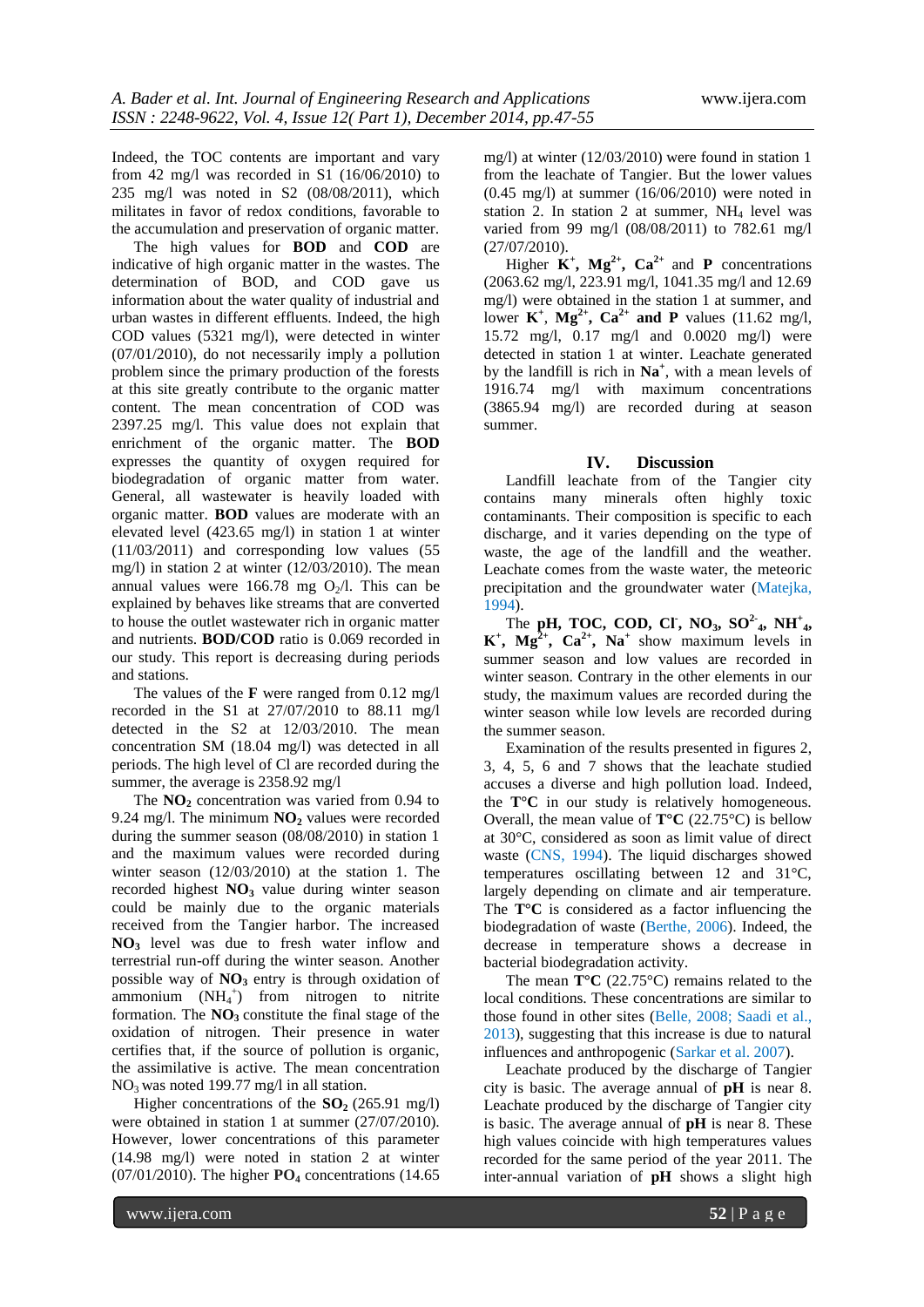with aging discharge: from winter 2010 to summer 2011.

The waters in our study show a pH varies in relation to probable fluctuations in organic load.The mean values are alkaline of pH. This alkalinity is due to the buffering effect of ocean waters. Other authors have shown that the pH of the leachate landfill of the Oujda city is buffered (**Table 1**). The

pH is about 8 because of the buffer system developed by the carbonates and bicarbonates (Belle, 2008; Saadi et al., 2013).

High concentrations of **SM, NO<sup>3</sup> and pH**, this increase can only be explained by the basic character of Landfill Leachate studied and secondly, their strong mineral and organic load (Aluko et al., 2003; Saadi et al., 2013).

| <b>Site</b>      | <b>Tangier</b> | <b>AL Hoceima</b> | El Jadida   | Larache | <b>Tangier</b> | <b>Allemande</b> | French |
|------------------|----------------|-------------------|-------------|---------|----------------|------------------|--------|
| pH               | 7.78           | O                 |             | 7.87    | 7.6            | 7.5              | 7.62   |
| <b>SM</b>        | 577.97         |                   |             | 4.07    |                |                  | 23.4   |
| <b>TOC</b>       | 137.31         |                   |             |         | 765            |                  | 339    |
| $\overline{$ COD | 2397.25        | 76 450            | 1005        | 44750   |                |                  | 1064   |
| <b>BOD</b>       | 166.78         | 38 200            | 55.33-66.43 |         |                |                  | 114    |
| l F              | 18.04          |                   |             |         | 0.31           |                  |        |

**Cl** 2358.92 3000 5680 18415 3990 2000 395 **NO<sub>2</sub>** 5.46 23.9 **NO<sub>3</sub>** 199.77 3 366 **SO4** | 114.99 | 1823 | 240 | 217 | 274 **PO4** 7.97 | | 0.56 | 6.63 **NH4** | 332.58 | 2000 | | | | | | | | | 500 | 376 **K** 648.05 **648.05 Mg** 113.58  $\vert$  50.9 **Ca** 409.34 233 **Na** 1916.74 389

**P** 4.49 4.49 4.5 1

Chofqi et al., 2004

Er-Raioui et al.,

|  |  |  | Table 1: Analysis of leachate discharge from the city of Tangier with respect to the typical European average |  |
|--|--|--|---------------------------------------------------------------------------------------------------------------|--|
|  |  |  |                                                                                                               |  |

Our results for **SM** are lower to those detected by sever authors (Belle, 2008). But higher concentrations of SM were found in our study compared with those recorded by several authors (Saadi et al., 2008). This is a characteristic common to all domestic waste dumps (Christensen, 2001; Khattabi, 2002).

Rassam et al., 2012

Contents of **organic matter** of the leachate designated by landfill, expressed in **BOD** and **COD** are relatively low. The seasonal variation of BOD shows that it is during the summer it has the lowest values. Indeed, BOD levels (266 mg/l) were high in our study as compared to the concentration found in the previous study (BOD=55.33 mg/l; Chofqi et al., 2004; **Table 1**). However, higher concentrations of BOD (38200 mg/l) were found in the leachate from Al Hoceima landfill (Rassam et al., 2012; **Table 1**), compared with those detected by leachate in Tangier landfill (266 mg/l). Khattabi (2002) showed that there was a clear correlation between the increase in the T°C and decrease of the BOD. Indeed, during in season summer, there is a warming of leachate allowing for increased activity of bacteria. Those above will allow the degradation of biodegradable

organic matter present in the leachate. In winter, the T<sup>o</sup>C of the juice of the discharge start to decrease, thus constituting a limiting factor of the bacteria become increasingly unable to transform the biodegradable organic matter , which leads to an increase of the **BOD** during this period. Throughout the site, the concentration of **BOD** (166.78 mg/l) is relatively high compared to that detected in other sites such as the leachate in France (Belle, 2008; Table 1) where it was noted 155 mg/l in new cashier.

 $\begin{array}{c|c}\n\text{a} \text{i} \text{i} \text{i} \text{e} \text{d} \text{ii}, \text{b} \text{i}\n\end{array}$  Belle<br>  $\begin{array}{c}\n\text{B} \text{e} \text{i} \text{e} \text{d} \text{ii} \text{e} \text{d} \text{ii} \text{e} \text{d} \text{ii} \text{e} \text{d} \text{ii} \text{e} \text{d} \text{iii} \text{e} \text{d} \text{iii} \text{e} \text{d} \text{iii} \text{e} \text{d} \text{iii} \text{e} \$ 

(2008)

The report of BOD/COD, which reflects the "potential" biodegradation of leachate, decreases very rapidly with age from central storage of waste. Close to 0.7 values are reached on Young sites. While older leachate displays below 0.05 reports. Next the stage of biological evolution of waste three types of leachate were distinguished (Millot, 1986, Chian and DeWalle, 1976, Amokrane et al., 1997):

- Young leachate: DBO5/DCO > 0.3: characterized by relatively high biodegradable organic load.

- Intermediate leachate: the organic load decreases.

**Reference** Presente

study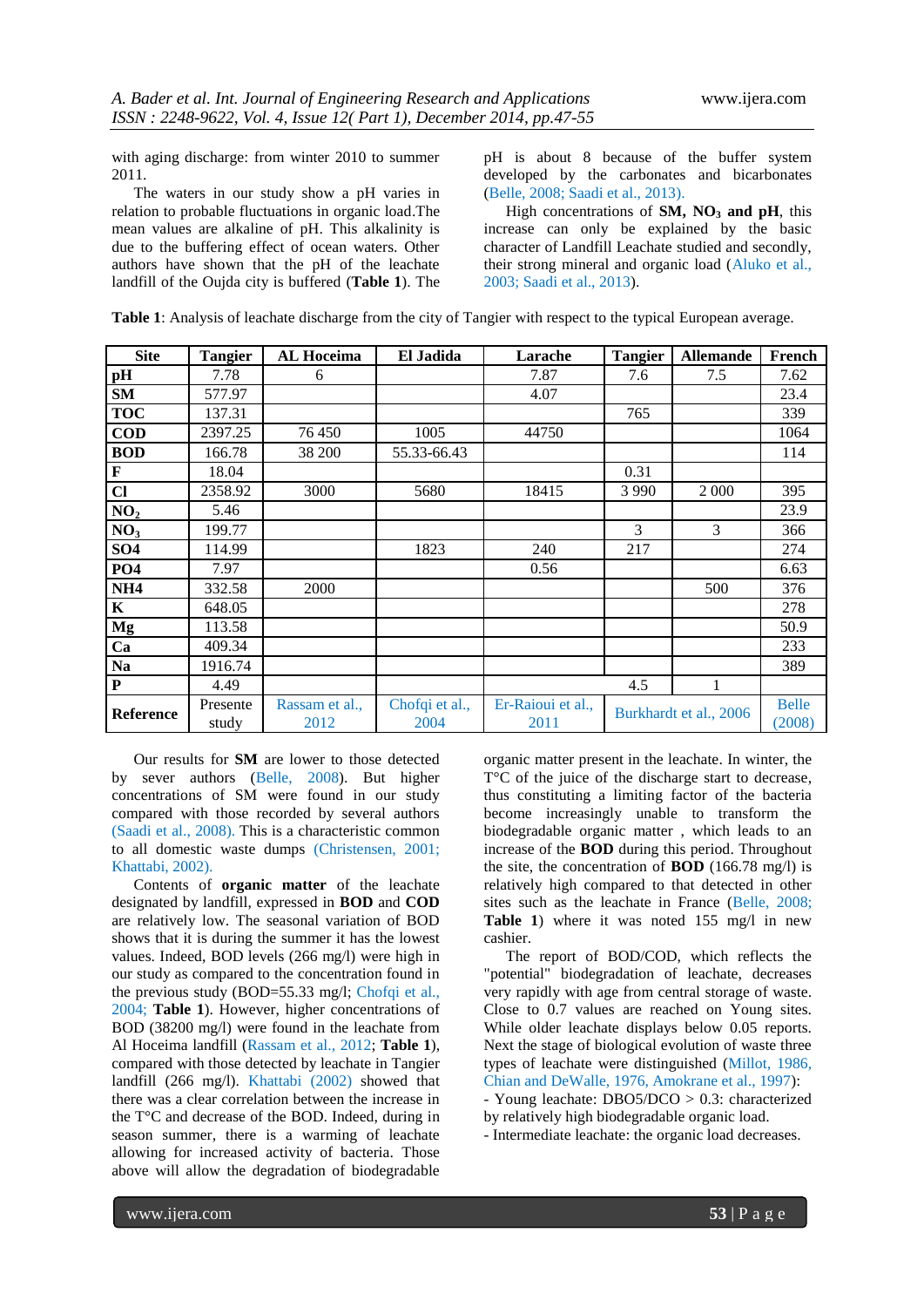- Older or stabilized leachate: characterized by low organic load, mainly composed of humic substances.

**BOD/COD** ratio is 0.069 recorded in our study. This report is decreasing during periods and stations. Finally, all these studies show that the discharge of the Tangier city is characterized by an old leachate.

We clearly notice a decrease in organic content in the first campaigns for leachate in our study during 2010; this decline was more moderate for those of 2011. Overall, we note that there has been a decline organic matter for the Tangier city that reflecting a loss of power of the stock of biodegradable material.

High mean values of **COD** (2397.78 mg/l) indicate water pollution, which is linked to sewage effluents discharged from Tangier city, industrial (free zone) and agricultural practice. The input of anthropogenic contaminants causes an increase of COD concentration that is responsible for increasing the concentrations in nutrients and organic carbon in the fresh surface waters of the river. The high levels of **Cl** are recorded during the summer and coincide with maxima of the **T°C**. This can be explained on the one hand the fact that during this period of summer. There is a low precipitation phenomena can cause dilution of leachate, which leachate become increasingly rich in **Cl**. Higher concentrations of **Cl** (5680 mg/l) were found in the leachate from El Jadida landfill (Chofqi et al., 2004; **Table 1**), compared with those recorded by landfill in Tangier (773.92 mg/l).

The mean values of  $NO<sub>3</sub>$  (199.77 mg/l) were relatively low compared to those observed in the same leachate landfill of the Tangier city (Belle, 2008; **Table 1**) where the mean values in new cashier were detected of the  $NO<sub>3</sub>=366$  mg/l. But higher mean  $NO_3$  concentrations (199.77 mg/l) were obtained in our study compared to those obtained in landfill old  $(NO<sub>3</sub>=126$  mg/l; Belle, 2008; **Table 1**). Another study showed that the agriculture and urban activities are major sources of the phosphorus and nitrogen in aquatic ecosystems (Carpenter et al., 1998).

The higher levels of **SO<sup>2</sup>** are recorded in summer, where the phenomena of bacterial biodegradation are very intense and conditions of the environment that are very reductive. The sulfates are then reduced sulfides which are among the gasses released not responsible for bad odor discharge. The mean  $SO_2$  levels of 114.99 mg/l in all stations of our study are lower to those reported by Chofqi et al. (2004) in El Jadiad's landfill. The mean value was 1823 mg/l (**Table 1)**.

The evaluation of  $NO<sub>3</sub>$  is opposite with that of ammonium, this corresponds to bacterial denitrification mineralization from **NH<sup>4</sup>** to nitrate.

This phenomenon is not observed in 2010. It is further noted lower overall trend of **NH4**, but with significant variations. The mean concentrations of **NH<sup>4</sup>** (332.58 mg/l) recorded in our study were lowest compared with those detected by other authors (Rassam et al., 2012; **Table 1**). **P** for the decline is free during the first campaigns before stabilizing; this evaluation is similar for 2 years of leachate from Tangier city.

#### **V. Conclusion**

Domestic waste landfill is a complex system whose operation involves many interactions. Highlight the impact of a discharge cannot be confined to a single discipline, as the areas involved are different. Indeed, the evaluation of the leachate generated by the landfill of Tangier city showed that leachate is older, conveying an important mineral and organic pollution load. Moreover, the study of physicochemical parameters in our study showed that there was not an evaluation in the quality of the leachate. But, the other organic and inorganic parameters were noted the evaluation of leachate at the stage of biogas which corresponds to a decrease of their toxicity and thus improve the quality of the groundwater.

Globally, the characterization of the leachate generated by the landfill of the Tangier city showed that leachate of this area is stable, conveying an important mineral and organic pollution load.

Finally, leachate treatment and control of their potential groundwater infiltration can help to mitigate upstream pressure on the water surface. The leachate treatment today has important economic and financial issues. All this leads to several questions: is there a sufficiently effective method to meet the standards?

#### **References**

- [1.] Aluko O., Sridhar M.K.C. and Oluwande P.A. (2003). Characterization of leachates from a municipal solid waste landfi ll site in Ibadan, Nigeria. J. Environ. Health Res. 2(1):32−37.
- [2.] Amokrane, A., C. Comel, and J. Veron, 1997. Landfill leachates pretreatment by coagulationflocculation, Water Research, 31(11), 2775- 2782.
- [3.] Belle E. (2008). Évolution de l'impact environnemental de lixiviats d'ordures ménagères sur les eaux superficielles et souterraines, approche hydrobiologique et hydrogéologique. Site d'étude : décharge d'Étueffont (Territoire de Belfort – France). Thèse Doctorat. Université de Franche-Comté. 115–117.
- [4.] Burkhardt U., Kunz G., Bochen G.S. (2006). Rapport final de l'étude de faisabilité relatif à l'amélioration de la gestion de la décharge publique de Tanger. ICP – Ingenieurgesellschaft